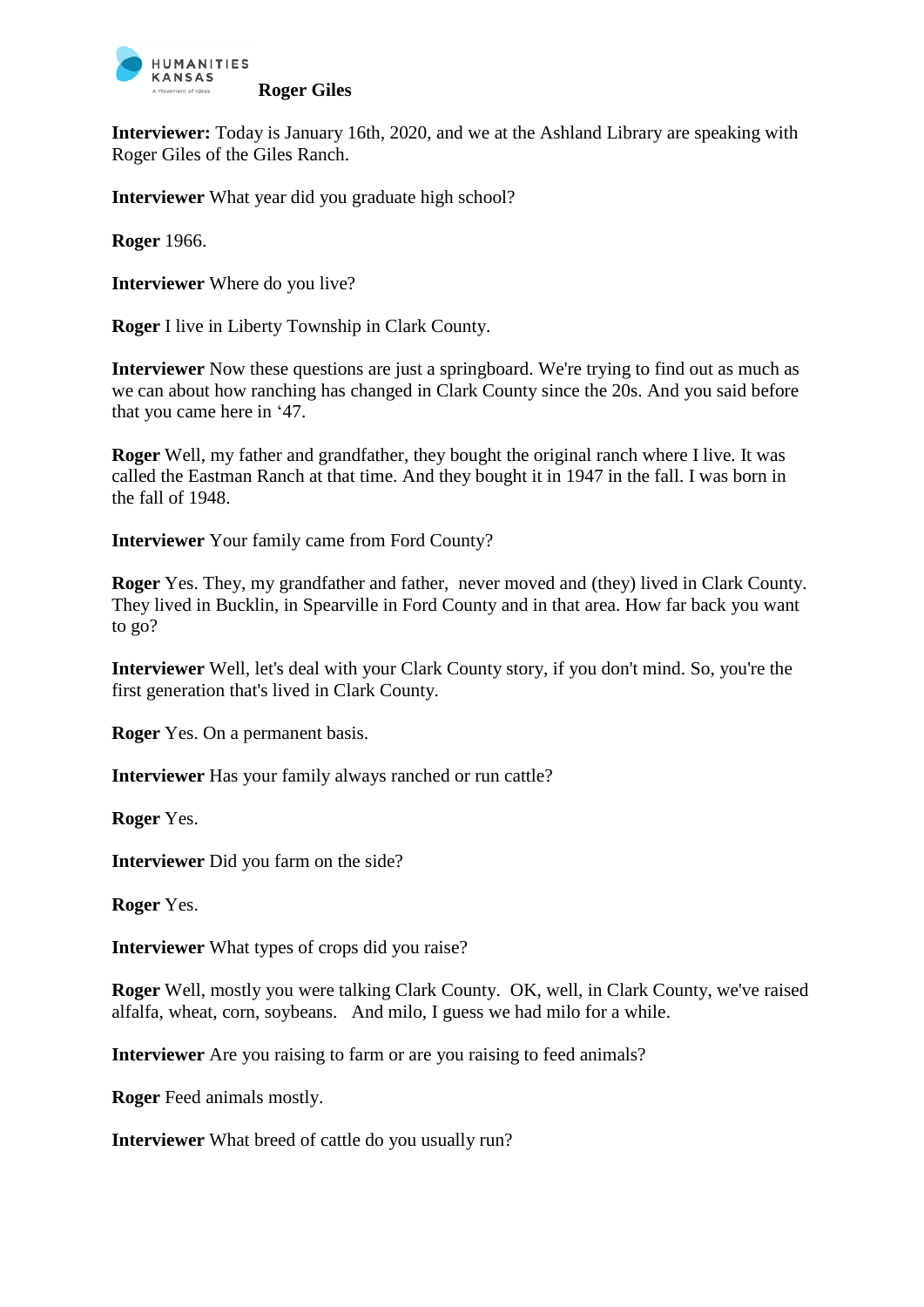

**Roger** We run... we bought our original cattle herd in 1952, Hereford cattle out of Colorado. And then starting in probably the 70s, we began the slow switch over to Angus. And then in the late 1980s, we switched to strictly using Angus bulls. We're strictly Angus at this point.

# **Interviewer** What prompted this switch?

**Roger** Gardiners, basically. We'd bought bulls before from Henry, off and on, not strictly. And then Mark, when the EPD's come out and stuff after he got out of college, we sat down. We'd tried a lot of different cattle on heifers. You know, we did Longhorns, Jerseys, anything for calving these. And they went with EPD's and we visited with him extensively on that and we decided we would try it. And after about two years of that, we're pretty well sold on the EPD and the way to do that. So, we began to switch strictly. All the other breeds had failed to recognize it as quick as the Angus breed did. They were a good 10 years, 10 to 15 years behind them before they all kind of woke up, begin to look at EPD's.

# **Interviewer** Tell us what EPD means.

**Roger** Expected Progeny Difference. It's a system I can't totally, really explain, better ask Mark. But basically, it allows you through information provided by breeders, commercial and seed stock breeders both, to be put in a database, which gives you an idea (this is just a rough idea) that the probability of calving ease, and different traits of the animal. This has been expanded from what it originally started from. But of course, our main goal then was the calving ease. It certainly worked there and it continues to as we've expanded things and what we look for now.

## **Interviewer** What do you look for now?

**Roger** Mainly you look for a carcass, a lot of carcass value. You're trying to provide an animal that will be a great eating experience. Going back to when I got out of college in 1970. Basically, the per capita consumption of beef in the US begin a steady decline from the late 60s all the way to about the mid-90s, actually the late 90s. We were losing market. At first, they come out and they had tenderness tests. They had all kinds of tests about animals for an eating experience, because a person would go to a restaurant and he'd have a good eating experience, or he'd have a poor experience. So, there was no consistency. The hog and chicken people began all this even ahead of the cattle. So, we kept losing market share there, which at that time was mostly domestic US-type market. So that went on. It would take a full afternoon to go through that, but anyway, that's what the EPDs did. It allowed you to give a consistent product that could be proven. And when they began to come back with carcass data in the mid-90s, then I think that's when a group of ranchers formed the U.S. Premium Beef. Mark is on that, and my brother, he was on that original deal too, there's a board. And that's what they are trying to do, is find a market that they could do. By this time, we're into exports and National Beef was the fourth largest beef packer in the US at that time. Still, they are the fourth largest, but their kill compared to the two largest, it's like nothing. So they were always fighting for a position, you know, because they had to combat-- they had to bid against those people and develop their own markets.

**Interviewer** So you were worried about being able to sell in America as well as exporting outside?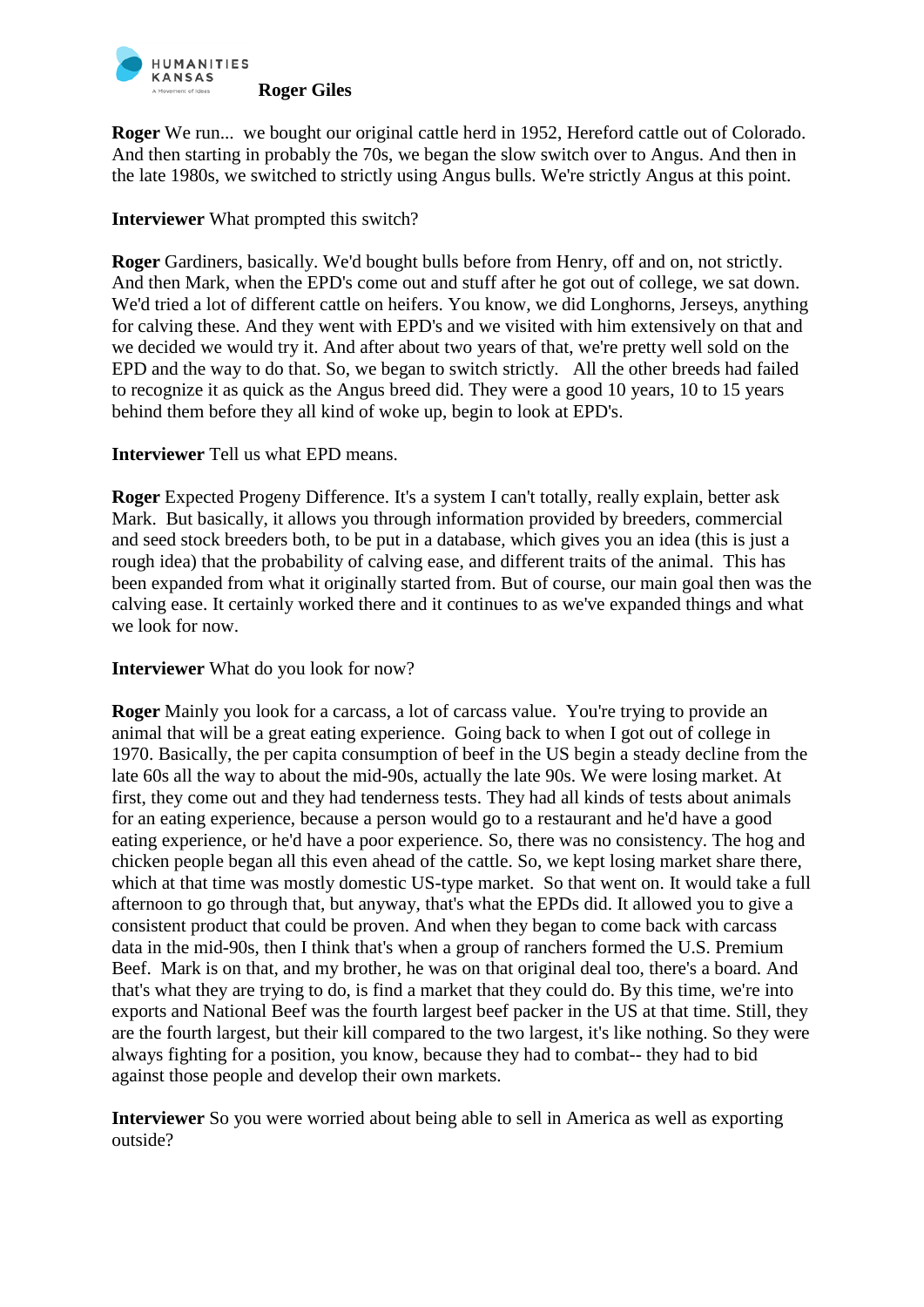

**Roger** Well, we were originally losing market share until then, fairly rapidly. And then within a few years after U.S. Premium Beef started, it forced... Basically, for a while, they had, not a corner, but they had access to reliable cattle, especially for export, for high-end restaurant-type trade. So, what that did was force all the packers to come out with programs if you could furnish those cattle. Now, there was program cattle clear back in the 1960s, I went to school at TCU, and through a program, we toured through a good part of Texas, Kansas, and Oklahoma, and there were back in those days what they called "Sweetheart Deals" for different large packers.

They would furnish a commodity, cattle from an area. Back then, they knew that a certain set of cattle come out of this area, that on average, this is what would happen. If you had enough volume of those cattle you could make a little better deal with a packer to furnish these cattle on a consistent basis, but they still varied. But this here is what we went with: we knew the industry then at the time, you had to produce... From the 1960s up until then, everybody was after, "We got to get a product, cheaper, cheaper, cheaper to compete with it."

And then some acquired the lightbulb-come-on set of people, that, "No, let's produce a superior product that we can get more money for, something that somebody wants to eat." That's where the switch began to come in. And now we're on this. We're not trying to compete on a cheap basis necessarily with pork and chicken, we're giving you an eating experience and you get things out of beef that you can't get elsewhere in other meats. And so that's where we are and through the EPD with everything coming out now, all the genetic testing and stuff that they have now.

Now you can just constantly can make it better, just a lot more rapidly than you could before. By the time you knew you had a bull that could produce, he was dead. But time you had enough progeny from him to really figure out what was going on, he was really old. And so, a breeder back then, if they wanted to hold semen off of him, to produce, they would have a lot of semen drawn off a lot of critters and some of them just proved nothing. So, you were just out that money. This allows a lot better deal what you do.

**Interviewer** It's less of a gamble.

**Roger** Yeah. So, you had commodity cattle up until then. The Hereford breed, my family come in here trading Texas cattle in 1870s, not in Clark County, but in Pawnee County. They were based at a commission house in Kansas City. They'd come out of Illinois, so they went in and sold these cattle out, these were Longhorn cattle. That's what my great-grandfather traded. His dad and brother sent him out here to trade these cattle and that's what he did. And then after the blizzard of 1886, then (I've still got the letter), he wrote a letter back to his dad and brother. They were partnered, they had been buying land in Nebraska. I don't know what they were doing up there so late in the year but anyway, he wrote back and he said, "We can no longer operate the way we've been. We've had all these open winters and this year's proved that we've got to change our ways." And because he had, and again, this is a family story, but he had like 3,000 steers over-wintering up in Pawnee County and he lost every one of them. So then, he said, "I need blooded cattle." So, he went into the registered Galloway business. And we've still got all those papers he had from 1890 through the 1900s on that.

But anyway, they changed what they did because what was going on wasn't working. He saw they needed better cattle. So for years, people improved the Longhorn cattle through Galloway, Angus, Hereford crossing. Well, the Hereford breed, at that time, most of the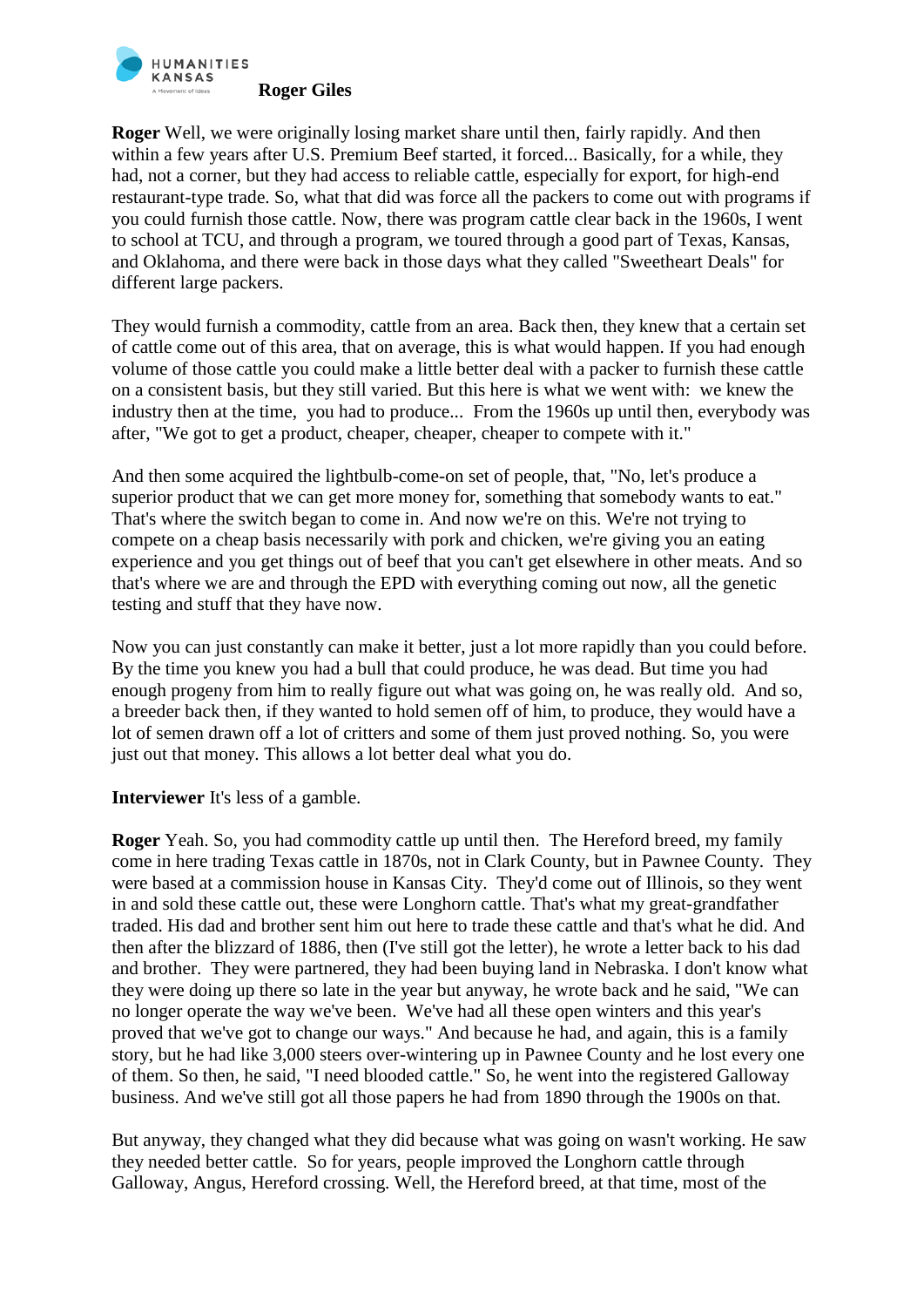

breeds back then, even Angus and Hereford, those were huge cattle. They could travel and stuff. Then somewhere in the 1930s, somebody came up with this idea where you want an animal that's all meat and no bone. Well, the old Ace Reid cartoons show a guy with a pry bar trying to him off a little pebble rock because he's high-centered.

So you had that, and that's what you had through the 30s, 40s, and early 50s. And then by the 60s, when I'd become more knowledgeable, then you began to search for things, that's when we went to the exotic crossing with the Simmental and the blah, blah, blah all down the line.

We tried it all, and every one of them had its traits, but you could never get away from calving difficulties. So anyway, at that time, Angus cattle when they first started were not real big cattle. There were small also because they were breeding that way, but they had, because of their pelvic tilt, they were easier calving cattle. We used to do pelvic measuring and tilt and all that when we selected heifers. Well, then you move on as you learn or whatever. But now, this is becoming much, much easier to do. But back then, in the early feeding days of the 60s and 70s, you were killing cattle in the feedyards at a thousand or eleven hundred pounds. Twelve hundred pounds was a big animal out of the feedyard back then. He was probably 20... a young one would be 20, 22 months of age, almost two years old by the time you killed that way. And now, what our program is at this time, and we're still looking, we start killing our cattle at 13 months of age all the way up to about 16 months of age. Those cattle weigh a thousand to eleven hundred pounds. Twelve hundred was a big one in those early days. And now, we are killing out at that age at fourteen to fifteen hundred pounds.

So this is the improvement made over that period of time and I don't know where the end in sight is on that.

**Interviewer** So it took 50 years to improve the breeding

**Roger** Well, I guess it'll be a better deal. The other thing that a lot of people don't understand is that I grew up on the tail end of shipping cattle by train and all that stuff. And through the 50s, we used to run a lot of cattle in the Flint Hills and they'd ship out of there, cattle weighing... And that was back when you still had somewhat bigger animals, there was two deals. The animals that won all the shows were the little squatty ones, but people who knew what cattle were about, did not have those cattle. So you get into this and that was the big fight when I was in college as well. How come all these cattle that do the show looking are pretty lousy cattle. But anyway, that's the deal.

So over time, you take an animal for what he's truly worth, but you had all these different directions everybody was going. When I was there, we bought... When I was young, in the nineteen thirties, early forties, my grandfather, he worked for Swift and Henry out of Garden City.

## **Interviewer** Who were Swift and Henry?

**Roger** They were a big Packer Commission firm and they bought fat cattle and also arranged cattle pens and stuff. They had a commission firm. The country that he covered was eastern Colorado, northeastern Mexico, a little bit in western Oklahoma. But that that's where he traded for them. And they would go out there like to La Hunta a lot. And there's cattle pastures to the west of La Hunta, and they had big Santa Fe yards and the guys would drive cattle in.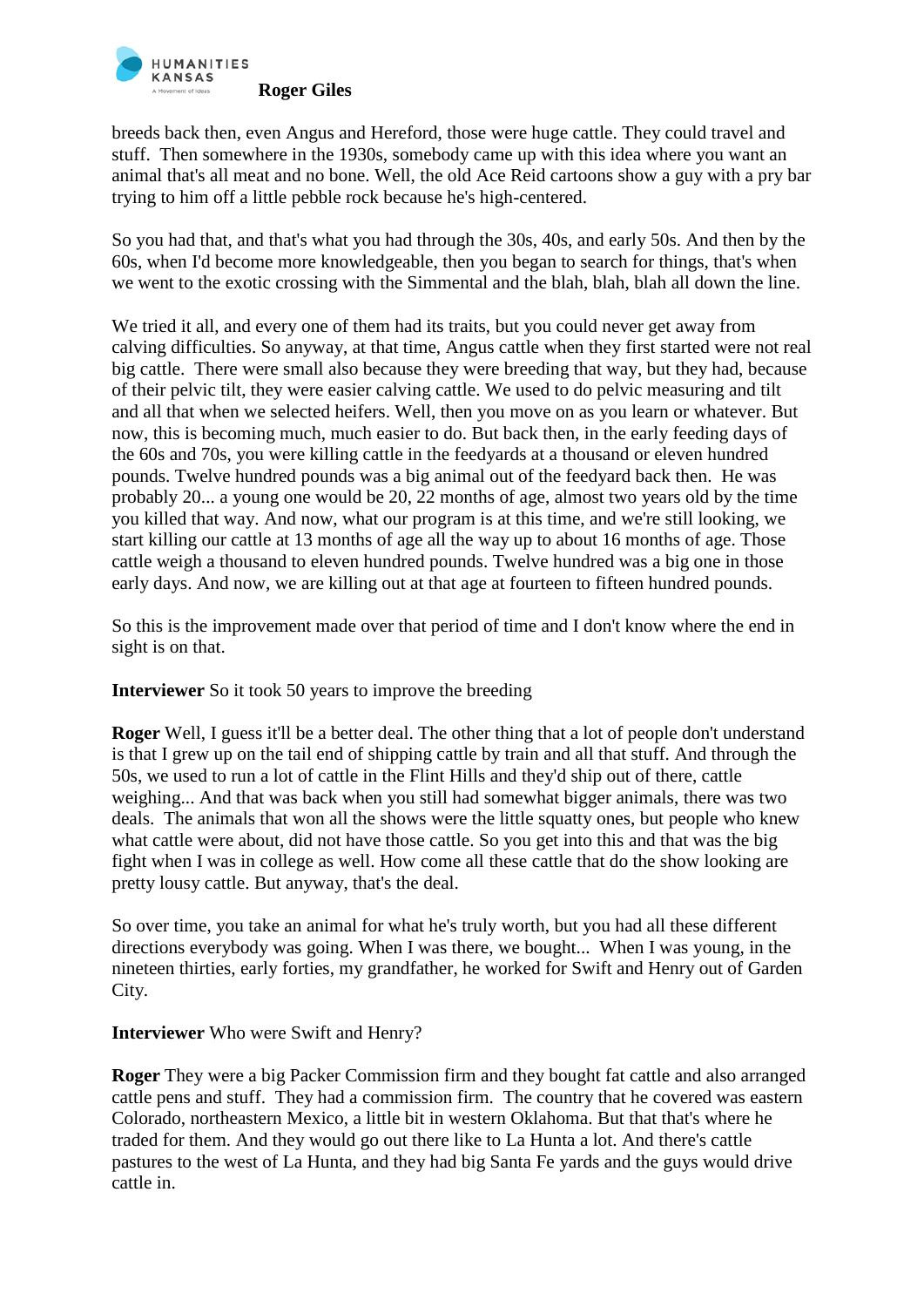

At that time, in the 20s and 30s, you still had your trail drives down in northeastern Mexico and Colorado. They'd drive in there, the buyers would come out and they'd go make the cattle trade. Then you had to order your cars. Then you ordered your cars and when the cars come in, then the cattle would come in and you sorted and loaded them. Then you hauled them to Kansas City and it was your job to set them up and show them and sell them. Then you'd go right back out. My dad said there was times that he wouldn't see his dad for maybe 60 days because all he did was travel back and forth. And so anyway, that's how that all went back then, but they traded a lot of cattle. So when he began to break out on his own after the 30's, he had tons and tons of contacts out there and bought a lot of cattle straight. We were steer operators mostly back in those days. We really didn't switch clear over to cows until the 1990s, to more cows. And we were still running a lot of steers back through till 2000, I suppose, and then we went mostly to just a cow deal.

## **Interviewer** Why?

**Roger** Because the steer deal back then was still a margin business. But from what we learned from early on there, from 2000, we still bought steers, but we were very selective on what we bought. More selective, we used to be pretty sure to only buy western calves and northern calves like out of Nebraska, pastured cattle. We've run country from Nebraska, Colorado, never been to Wyoming, and just a little bit in Texas and some in Oklahoma, but mostly Colorado, Nebraska.

**Interviewer** Why did you like northern cattle?

**Roger** The southern cattle, you had a lot more sickness on them. Our theory was if you bought the better animal, you'd pay a little more. But right from the start, with sickness, health and all that and gain ability even out in the country. We had a \$35, \$36 advantage over southern cattle. So, you could buy southern cattle cheap, but if you get a bad deal, you could lose a bunch them, of five, six percent death loss plus you did a lot of doctoring.

Everybody back in those days had their Bloody Mary Mix, which is another thing that we got rid of, is all the antibiotics. But they were cheap and that's just the way it worked when everybody wanted rid of that, because that was part of our problem. People breaking me off an animal or they would stand in the wrong place because of breed. There's a lot of trend. A lot of people began to say, "Well, that's their problem." But people finally realized, "I'm selling not to the packer, I'm selling beyond him." And that's where we are now. And that's why everything's so much better in that regard.

But that's kind of why I went all that way, as I see it, I guess. But when I was a kid, I told Addie the other day, when I started grade school, my grandfather still traveled a lot, buying cattle. He'd make a circle. If my grandmother could go, when I was in the fifth or sixth grade, he'd just come up and get me. We'd pull out on a Thursday or Friday and then make a swing on the cattle buying. I got to ride along and hear all the stories that they and all the guys that he'd been trading with. The people we used to pasture with, he'd set his deal up in the Flint Hills in the late 1930s and we worked with those same people for three generations. This generation back there now, they're running mostly their own deal, but we sent cattle back to them on a grazing deal. I know back in World War II, my dad had just got married and they went back to HAROLD TOLBEN?????. He was kind of a crippled up, older gentleman and they set their deal up for the summer. He said, "Well, we can do it, but I don't have any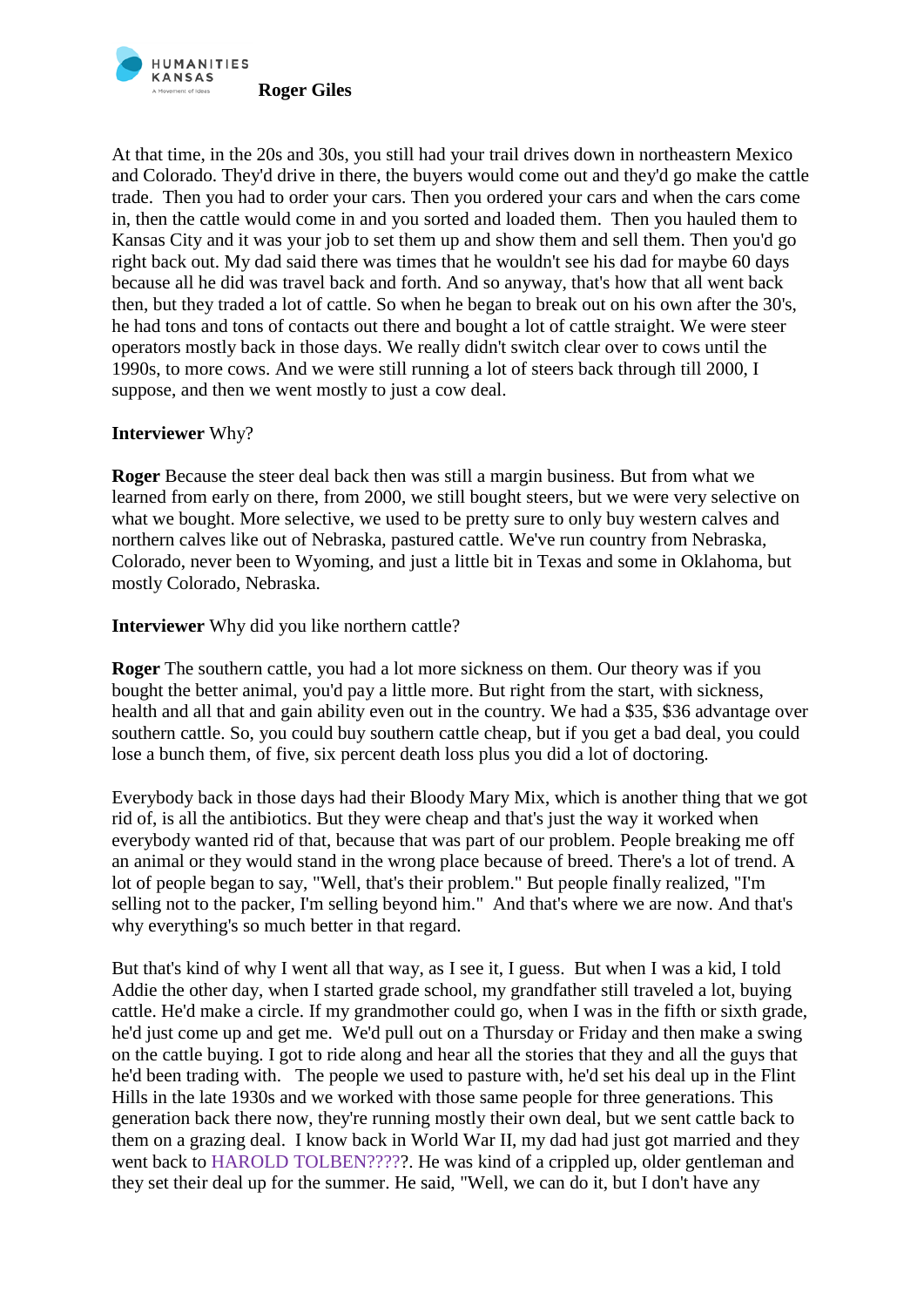

cowboys. Everybody's got drafted." He said, "We don't have anybody to do it." So, my dad and mother then, they would go back once a month and ride the cattle and stay at the bunkhouse. They'd ride their own cattle back there on the deal, because that's just what you had to do back then, because all the guys had been drafted at that point. They did that two years. Let's see, what else do you want to know?

**Interviewer** Everything! Would you describe your land? What percentage is farm ground? Do you have deep canyons?

**Roger** We're on the northern part of Bluff Creek and it's fairly... The west side is really rugged and that's the Young Brothers Ranch, which, Nancy (Bryant), her family has. We've leased that since 1991 or '92. And then our ranch borders them on the east side, their east side. They bought the Eastman Ranch first in '47 and then in '52, they bought part of what was called the Potter Ranch, north of that. Then through my dad's lifetime, we now own the whole Potter Ranch. He said, "My goal in life is to put that back together." So, he did.

And then now we own what was the Degnan Ranch, the original Degnan Ranch up there in Clark County, we bought that in the late 1980s. So through the years, my dad put together what used to be about five different ranches. And that's the other thing, from back in the day, that would support a family back through there in the 70s, and by the 80s a lot of that, you couldn't do it. So a lot of that land, people moved out. Of course, like in the case of the Degnan family, they all got older, and they finally just went down to a generation that didn't want to do it. And then the Eastman Ranch, I'm not sure. They bought it originally from the old... I'll think of it in a minute.

But the Drake ranch, the Drake Ranch in northeast Clark County, it was east of us. He owned, he was an Englishman. This is back, now we're talking back in the 1800s, and anyway, he owned this ranch. And then he ran the country from there all the way to the river north of Bucklin. That's the country he used. One reason we know a lot about the history of that is, there was an older guy, he went to work for him, I think he said in 1900, he's dead now, he said his job was to build windmill towers and put them up. And he lived on that ranch for five years right where I live. From that, he learned the well trade and moved to Spearville. And that's what he did for a good part of his life, was work on windmills. So then he and dad did the windmill trade. Then he went to farm for us when he got older and couldn't do wells. I know on one deal, he and dad dug a well there and built a wood tower and put it up there. And would have been prior to the 1950s sometime. WHAT WAS THE WELLMAN's NAME???

#### **Interviewer** Was it there till the fire?

**Roger** No, it had come apart. Dad rebuilt it once, the wood part, and the he finally put up a steel tower. But that's kind of from back in there.

One of the deals, he was handling cattle when I was a kid in the 50s, early 60s. You have two ways when you gather cattle. You ride out real early and then ride back, you're always horseback. Then the other way, up in Ford County, you had to come back. We used a grain truck with stock racks on it. You'd load a horse by backing to a ditch. Up there, we run cattle on wheat for years, all the way into Holly, Colorado.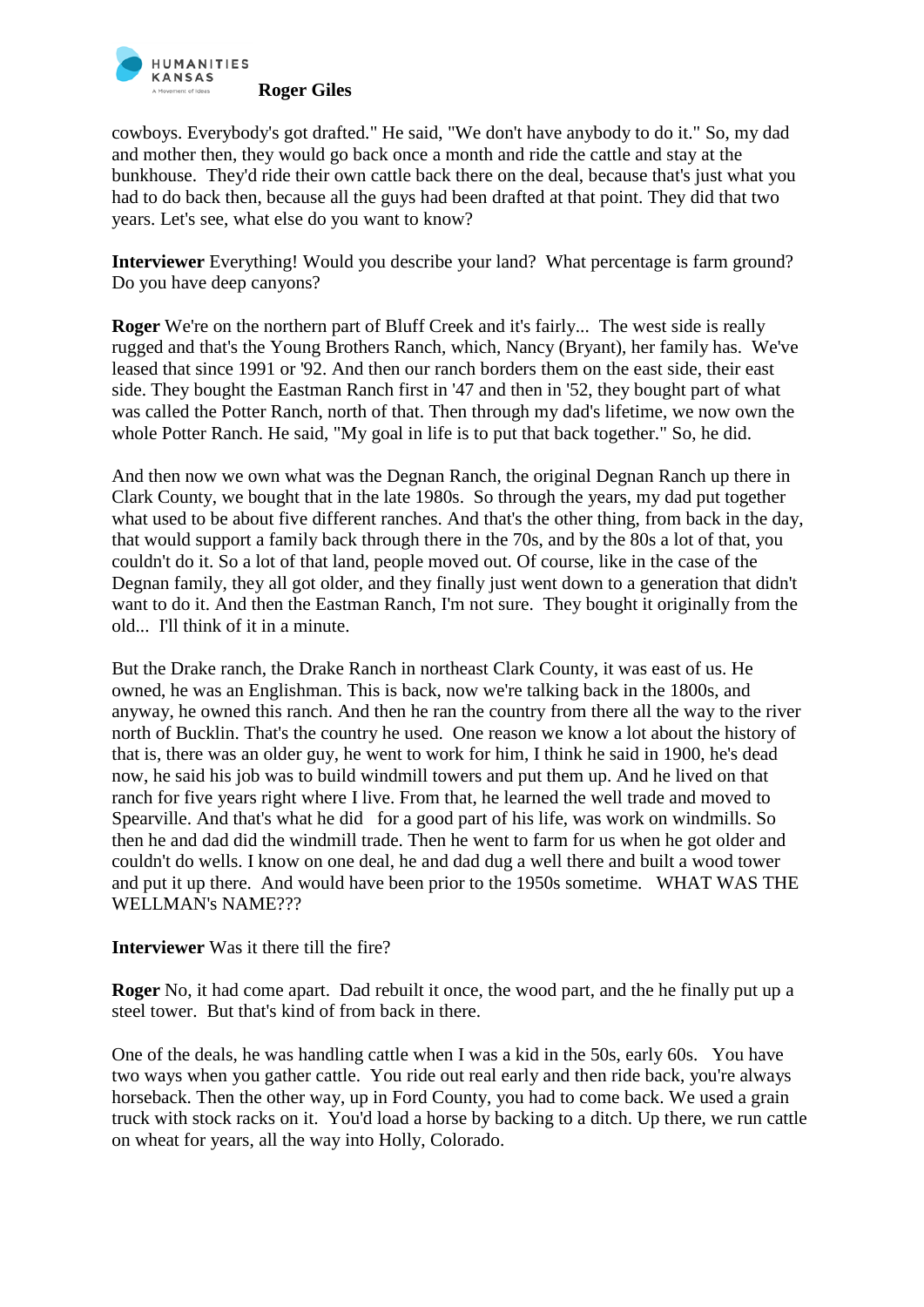

So we had some pretty big routes, at times. Of course, we didn't drive out to Holly in a day, but we farmed out west of Dodge in Ford County. Anyway, we just used a pickup with stockracks on and jumped in the back of the pickup.

I was telling the wife the other day, we had the old frame of that thing for years, but the first trailer we bought was the Hale Trailer, \$750, and I thought we were going to go broke, according to my dad and granddad, for buying something that expensive. That was in 1970 something. Other than that, you rode it or put it in the back of the pickup.

**Interviewer** He didn't mind having to take stockracks in and out of the pickup, either though?

**Roger** We had one pickup that we just pretty much left them in. Dad had a deal we could add in the winter, it was a hood that fit up over the cab to keep the wind. And we had goggles for the horses, you'd fit it up over the eyes and then you'd goggle them so the wind wouldn't hit them in the eye. I still had that, until the fire.

**Interviewer** Things change.

**Roger** And then other big thing that changed, we fed bundle feed, which I suppose... Do you know what that is?

**Interviewer** Did you have to hand-bundle?

**Roger** We had a binder, the old binders, they took a nine foot swath. That's what they took and you went around. Really, they were developed to bind corn, Kaffir corn and shocking. You had a bundle that weighed from, say, eight pounds to fifteen pounds. And then you would shock feed in the fall of the year, you'd get two or three of them and you'd drag them and then you'd stick them into a shock of about 30 to 35 bundles. It was a lot of hand labor, but you could throw 150 of them on a pickup. You know, our own deal was in the winter, when it got cold, you fed half a bundle that day. Then if it got covered up, you'd feed two bundles a day. If you stayed covered up, you'd go to one bundle day. If you fed that, that was two bundles. And you had to get along on the ground. So that was kind of the deal.

**Interviewer** When did you go to bailing?

**Roger** Probably not till somewhere in the 70s. We were some of the last ones to bundle. That would probably be in the 70s, late 60s or early 70s. In the spring of 71, that was the year of the big blizzard.

I had just got out of college, I graduated in December of 70. And that Blizzard was coming in, and so they sent me from Ford County or from Belfont and down to my granddad's. My granddad lived in Bucklin, so they said to go down there. We had the ranch where I live now, and then we also leased a ranch east of there in Kiowa County, and we had a man who lived on that ranch and we only had one four-wheel drive pickup and he had it over there. But anyway, when the blizzard hit, we were in town there and it blew for three days and 26 or 27 inches. But all our deep canyons were just level full. So my granddad, our phones weren't out. The electricity was out, at least in the country. So at that time, Seacat Feedyard was operating. Bob Seacat, and he bought a lot of his grain from Bucklin Grain and he made Bucklin Grain come down and he asked...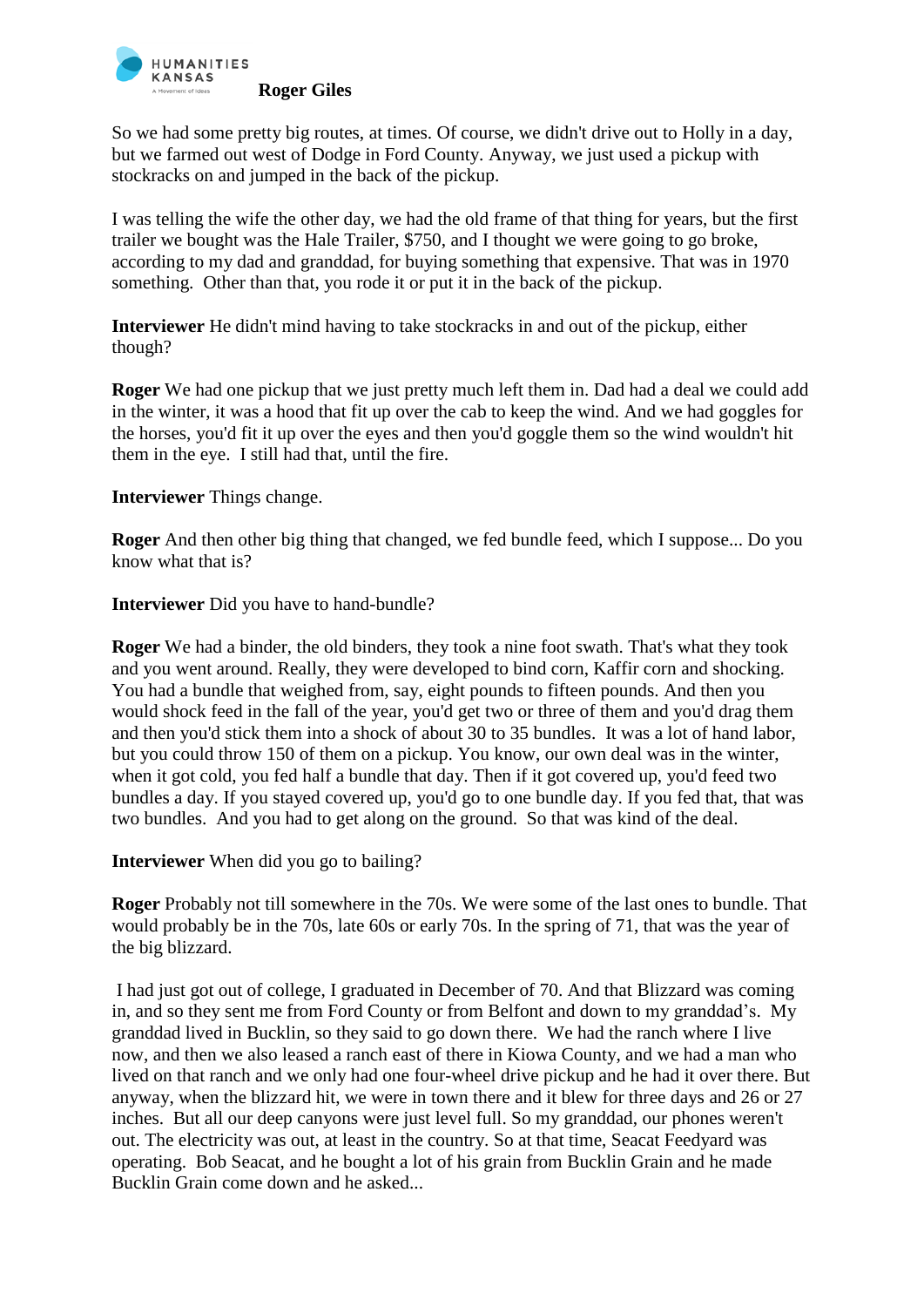

We tried to get our time too, but could only move north and south on the highway. So we're trying to find a way down there because we didn't have four wheel drive. So anyway, Bill Matson was his name, he came down to my grandfather, who said, "Well, if Roger will go with us and guide us in down the ridges. Because we can't get down there. We've got to go down off the top of blowing ridges." He said, "Then I'll get him down there to your cattle."

So we started out with four of us in an old Jeep and carried four scoop shovels. If we got stuck, we just dug out and we went down one ridge. There's kind of a long ridge that runs almost cleared to Seacats, if you know how to zigzag a little bit. So anyway, I had him take me to our south end, kind of in between ASHAN'S?????? now. They weren't there then. But we had an old W9 International tractor there and a big old four-wheel hay trailer. And that's where our hay was. So our plan was to get me into there, which is about two miles or three miles north of the Seacat Feedyard and then I'd get that tractor load of hay and start up through feeding.

Anyway, we got us down in there, we had to come off the ridge down into the bottom of the creek and the tractor was there, it had a snow drift over it. And it started right up. I still got that tractor.

So I said, "Yeah, I'm good." I went and hooked onto the trailer and he started up. It took him a while, it's about a mile back up to the ridge. So when I started out up through there, all of a sudden it just pegged out hot and I thought, "Oh, gosh, someone didn't put antifreeze in it!" Because I'd been in college all the time and I thought I froze up the deal. So anyway, I was down four miles south of the house. I thought I had to walk all the way. But old Bill, he got on top of the ridge and said "You know, I'd better look back one more time." And boy, I was sweating like that. So they come back down. Well, we went back and he took me back north then to above the house and I said, "Well, I'll walk in." Because you couldn't get his jeep down in there.

So I walked down in. Well, the old house down there we had at that time, we locked it. But the wind blew the key off down in the snow but finally, I got in. So our telephone still worked. That house, it didn't have electricity, but we had a Good Morning heater. It was just a four-room house. I've still got the house too, it survived the fire, but anyway, I called on the phone in to Bucklin to Granddad. He called the mechanic that we used there in town and described it. He said, "Well, it sounds to me like you're out of water, like somebody drained the whole system out of water. So it's like there's no water in it because the fanbelt wasn't stuck or anything." He said, "If it's still running, you're just out of water. Low on water or whatever."

So anyway, I called Bill Rich, who lived over on the Degnan Ranch at that time and asked him if he could get me some water over there. I didn't have a vehicle, so I saddled a horse and rode back down to do this. If I had went our normal way, which would have been out of the wind, but this was busting it. The horse starting out, it was just chest high. The snow was just too hard. So I turned around, went up, and got on top where it had blown off and then zigzagged my way down. And Bill, I met him over... So this was before cell phone stuff. So he had a 4020 John Deere tractor and he started to come in off that other road, but he finally got it in so deep in that he couldn't push any more with it. So then about the last oh, probably quarter to half a mile. We carried two five-gallon buckets. He helped me carry it to where the tractor was and then put it in.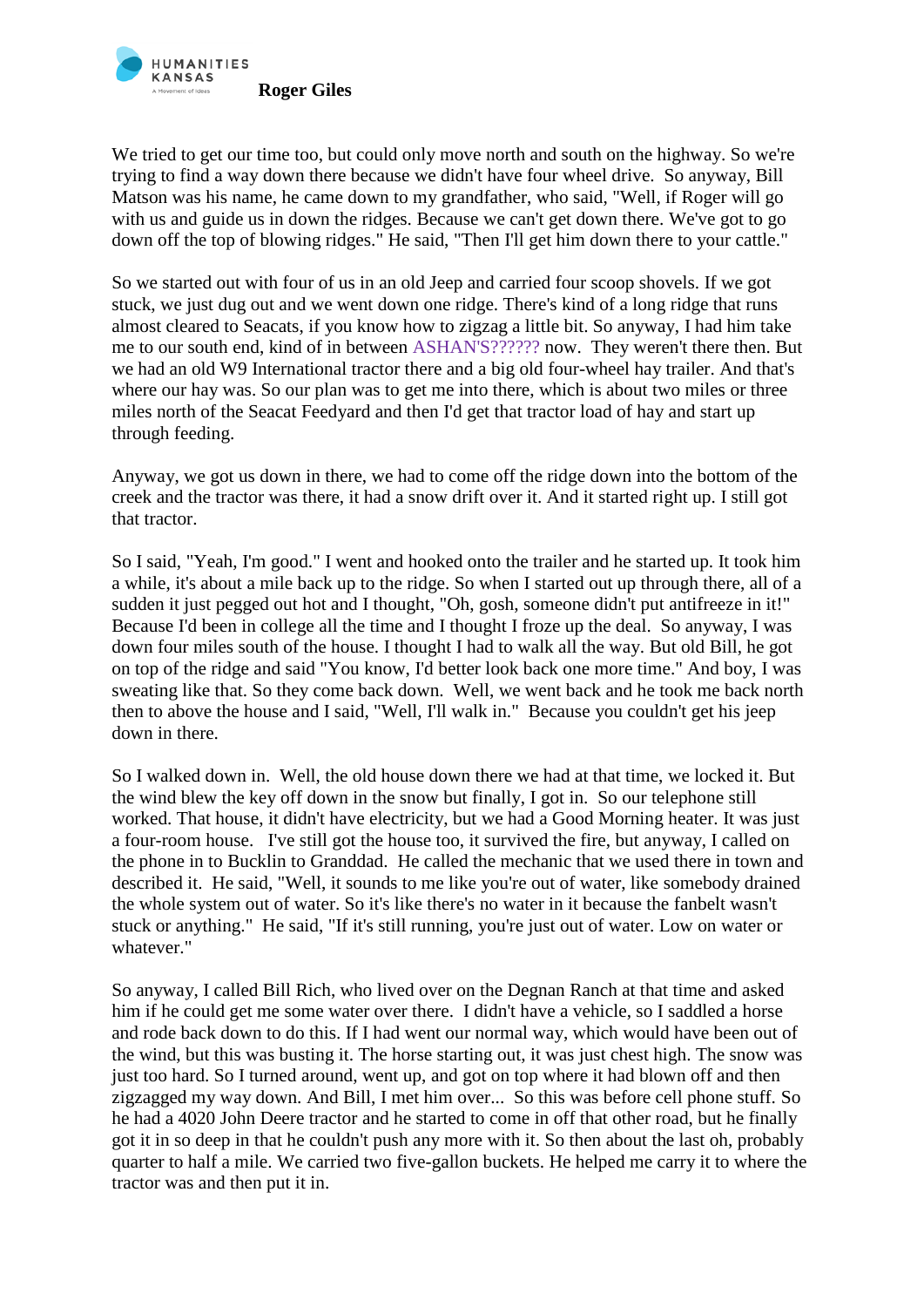

It was getting on toward dusk then, and he wanted to get back home. He said, "You going to be all right?" I said, "Yeah." So that old tractor, I tied the horse on behind and loaded the hay and started back from the house. Well, again, the normal trails were packed, so you had to do it. I had fence pliers, so I just began to cut fences and stay on the ridges to get back up there. I'll always remember that. I don't know why I did it, but I saddled a colt. I decided if I had to kill something in the snow, I'll do that. And so anyway, it wasn't really a bright move because he wasn't all that old. So anyway, I got that horse. He never did lead good, but he did after that.

Anyway, I got back out there. Well, that night, you couldn't let the tractor run all night, we had to run it full of gas, it had a gas engine. So every night then, I'd have to get two five gallon buckets, drain all the water out of the radiator and the block and then take it in the house and set it to do it. Every morning, I'd pour it back in, go down the road and load the cattle hay. I had one set of cattle clear over west where it's really rough that we couldn't get to for about two or three days, when it began to break open. Then what I would do was on those was, if I got time, then I would take one saddle horse, I didn't have a pack saddle, but I'd load three sacks of cake on one horse and then you'd have to ride three or four miles to get over to them. They had running water and they would come up on top and then I'd cake them.

Well, then we had a guy from Oklahoma that had come quail hunting up here. He was an Air National Guard pilot. He called up and said, "Well, we're not supposed to cross the line, but you can't see the border." He said, "I know about where you are. If you'll spot me where to do it, I'll drop hay." It was small square bales. So anyway, I went there a lot of the time when he would be there and I rode over there. Well, he dropped the hay, all right. But most of it dropped in between the hills there and the cattle couldn't get to them. So then I carried two throw ropes, and then I'd set the horse on the side and then go get about two bales at a time and dally up and drag them back up. But by the time you got them cut and got the next two, they were pretty well ate up. I did that for three days and then Bill (Rich) was able to finally get up from his place and he helped them. He had silage, so he hauled them cows silage.

So that's what I did. And I was telling my daughters when they were young, telling this story, and they said, "What did you eat?" And I said, well, my granddad loved sardines, sardines in mustard sauce. He thought for some reason they was going to quit making them. He bought like three cases of sardines in mustard sauce, that and pork and beans. I ate that for about a week.

## **Interviewer** Cold.

**Roger** Yeah. Well, actually, I could cook. I had like a pound or so of bacon and a dozen eggs there. So I could cook breakfast, but you had to cook it on that Warm Morning heater.

**Interviewer** Do you know what your losses were?

**Roger** Not really that bad. We had a set of cattle that we had on wheat. There's only like 25 of them, but they packed down a spot and they just stayed in that circle. It was probably five days by the time we get to them and we couldn't drive them out of that circle. They just would not leave. We even took a tractor and backed a track into it and tried to get them out on that track. Finally, we were able to push them behind that. We got them north there to some water, to the tank, and they all drank.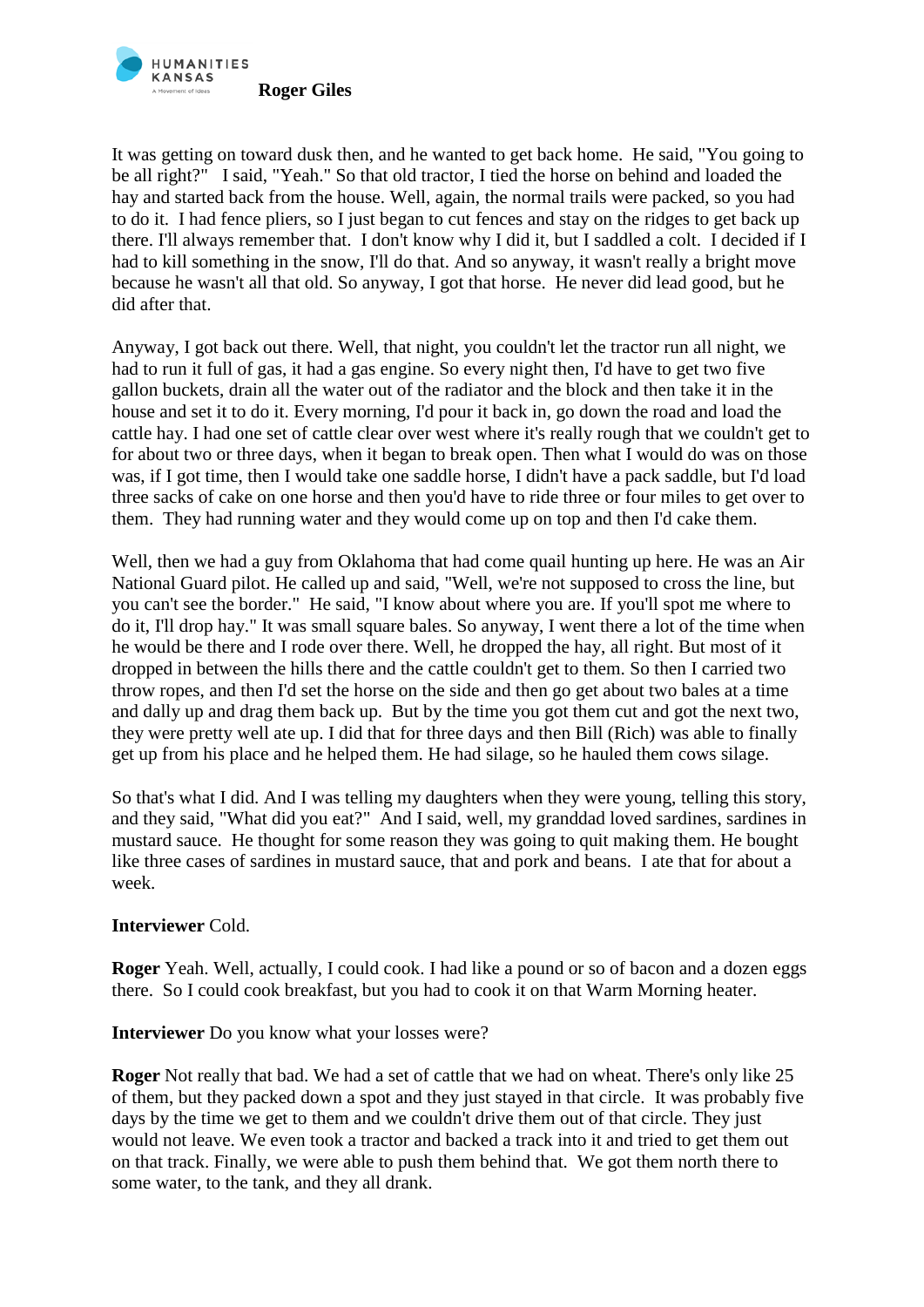

But those cattle, they never did well after that. They didn't die, but they just got messed up. I thought we'd lose a lot of baby calves, but we really didn't. Not as many as we did in '79, when we had two foot of snow on the level for about 45 days. It just snowed and it didn't blow. So a cow couldn't get to any grass, you had to feed her everything. We took a frontend loader trying to push it off, but even old cows had calves melt down into the ground and then they couldn't get them up. So every night, we had an old trailer house there by then, and with those cattle, we would bring as many baby calves in as we could by dark. We'd warm them up, put milk down them and then take them back out and try to pair them up the next morning. We had that one old farm truck, where we'd put the ones we picked up dead. We had 48 dead calves at the end of the snow on that pickup.

But you'd take that and you'd push it down so the calves would have a place to lay, we'd bed them down with old hay, but the cows ate everything you'd ever lay out. They'd be laying down nice and the calf would be standing out in the snow. There were a lot of frozen feet, frozen ears. It was a nasty winter, but that was the second time that old tractor saved me, because Cathy was pregnant with Jenny then and we were down feeding and I saw a cow out there and she was lying down. I thought she'd had a calf. And I went off into a sandbar and got stuck. We had 2-Ways (radios) at that time and we tried to get ahold of Seacats because we were just west of them. I couldn't get them, so I said, well, it's getting along toward dark and so I don't get any help. Well, I got to walk the two miles up to where that tractor was parked, but it was on the creek, so it was blowing snow. I walked up to there and got the old tractor started. By the time I got there, she'd got a hold of Bobby, and they sent a crew over and they had pulled her out already. So I learned I was being stupid. It's better the calf died than your wife and baby. So that's the story. Those are the stories and the things I kind of remember, every family's got those stories.

But like I say, the 40s were the pick-up years for agriculture, the 30s were tough. My grandfather, he farmed in Ford County. He also farmed a section of ground in Finney County, north of Garden. And he told me '31 or '32 was the last wheat crop he got off that place. It was rented ground, but he said he had a real good crop. But back then they didn't have many elevators. So when you sold your grain, then you ordered in a car and then you loaded it on a wagon, or I think he had a one-ton truck, but you scooped it off. It was all piled on the ground, so you'd scoop it on there and back up to the car and then you'd scoop it into the car, and then you'd scoop it to the backside of the car. Three to four times. He said, "I did that for twenty-five cents a bushel." And he said all of his equipment, in the 30s, it would start blowing and covering it up. He said, "I dug it out twice and finally gave up."

So that's a story, but that's not Clark County. I do have one story about Clark County, it's on land we have now. A guy that was there in the 30s, I always ask him on that because he lived on a ranch right next to it. And he and his wife was newly married, but he said in the 30s, this one pasture we call the Potter Pasture (that's first one we bought on that Potter Ranch) on the side of it there was all these big gouge outs in the land, you know, like somebody coming in a planted it and it blew. He said, well, actually, it was never farmed. It blew because the grass was gone. He said what they'd done, the grass all died out. Well, then the cactus came. He said that pasture was just solid cactus. So the government, in their wisdom at that time, paid him so much a load to cut the cactus out and throw it in a wagon and throw it in a pile and burn it.

## **Interviewer** By hand?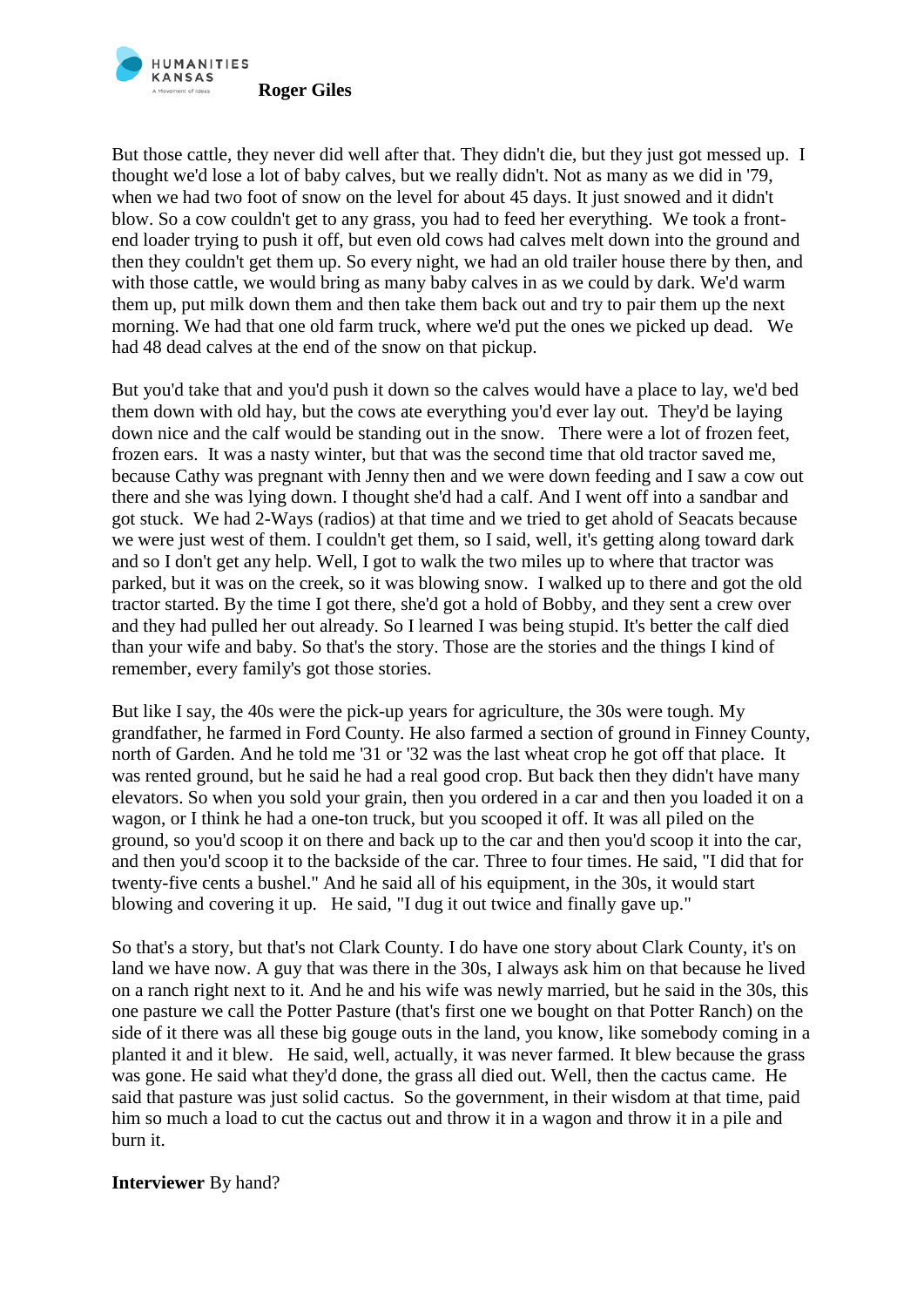

**Roger** Shovel, you chop it off. And their idea was that the grass would come. But he said one thing he learned from watching that was that there is always a little grass around that cactus that cattle couldn't eat. He said as soon as he chopped that cactus out of there, then it was gone. He said that's when it started blowing. And he said he always thought they were wrong, but back in the 30s, you did what you were paid to do. My grandad said back in there they had those deals where they'd buy your cattle and then you dig a hole, shoot them and push them in.

## **Interviewer** Did your grandfather have to shoot?

**Roger** He did some, not too bad. He was... I always remember in Bellefont one time at the elevator, one young guy, I mean he was older than me, but he come in whining about the price of cattle and what he was going to do. My granddad answered, "Are you broke it?" "Well, no." "If you haven't been broke at least twice, you're not working." He'd went broke when he was about 25. He said, "If you're not doing that, then you're not trying hard enough."

**Interviewer** The trick is not staying broke.

**Roger** Yeah. He said, "There's nothing wrong." He told me the first time he went broke was in WWI. He said he was up there and his brother and him were raised on a ranch in Ness County and his brother got called into the service. He left him there, and he got married while he's up there and had a baby. But long story short, he broke sod to make eating money for people at that time with Jeanne. He got two bucks an acre and it would take him all winter to break a half-section out. And he took in cattle and horses for Brumbines who lived up there, there's big ranches up there.

They didn't have money to buy cattle. They come out during WWII, the bank there and they told him, "You buy the cattle. We need beef for the war." And he said, "I've got no money and I've got no collateral." They said, "We'll loan you 100%." I think it was only three or four percent, or something like that. It wasn't bad, so he bought the cattle. But back then you'd buy calves, then run them two years and then you'd sell them. Well, by the time he sold them, the war was over. While they was there, they got the scabies. So he had to build a dipping vat to dip cattle and then that horse deal. They would take in horses for the winter, and then in the spring they help that ranch's cowboys. They start horses for them but anyway, long story short, he went broke. He said, "What I had was a used saddle that I bought in 1915." (I've still got that. He bought it used when he went out there.) And then he said, "When I got done, I had a wife, a baby, a Model T Ford, two saddle horses and my saddle. They said they'd let me keep the wife and baby and my saddle and took everything else." But he said his brother-in-law had this place in Ford County and he was a lawyer in Fort Worth. He said, "Well, the man I've got on the place farming it, he's got his own land and he's moving off. So I got all the equipment. You come down here and we'll start you out again." So he moved down there and started out again.

## **Interviewer** Still had his saddle?

**Roger** Yes, a saddle, his wife and baby. He said the only pleasure he got out of it was the banker let him drive the car down to get there. The banker rode with him (to drive the car back) and then he said halfway back he knocked the rods out of that car and had to walk ten miles to get home. Found that out later.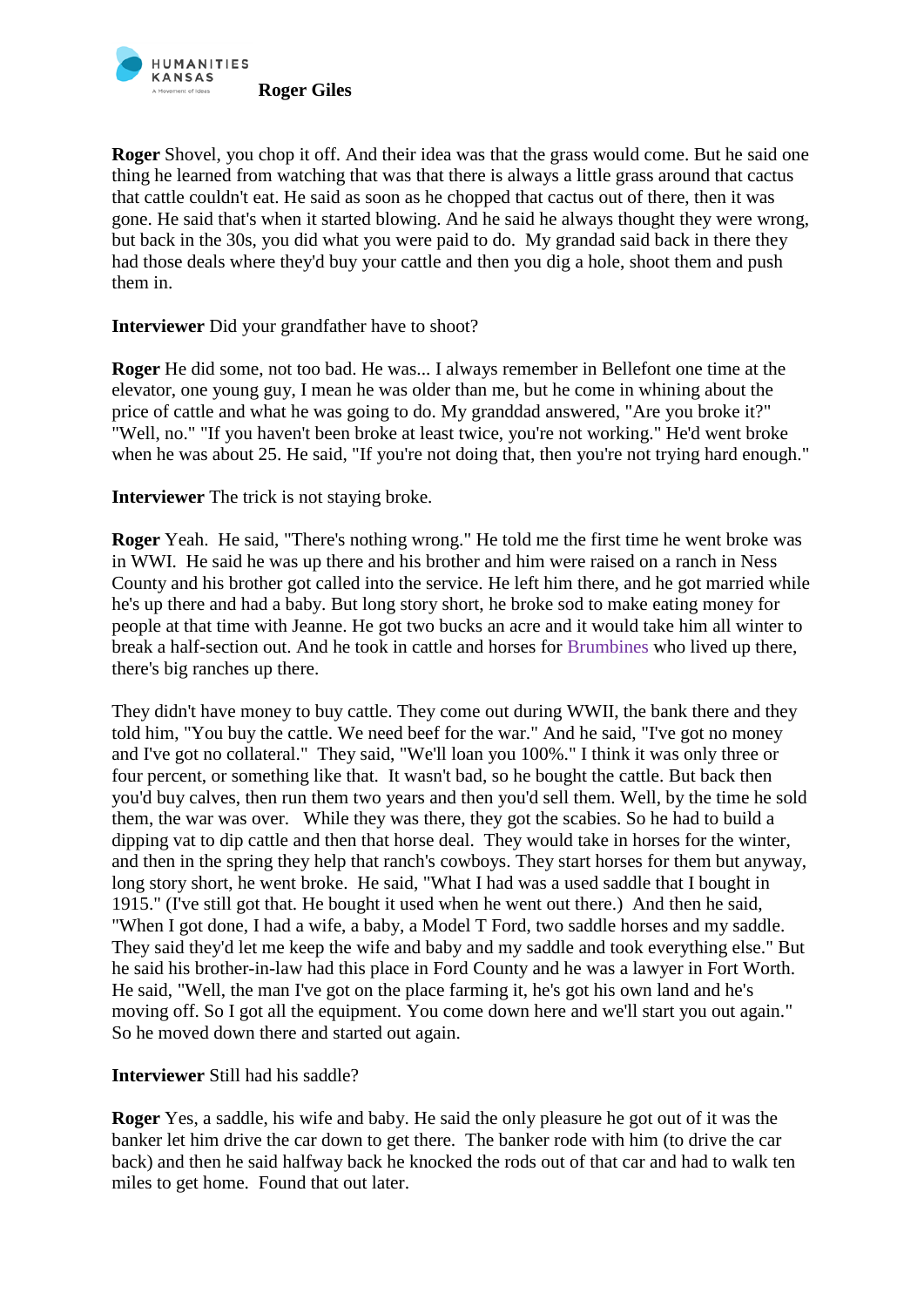

**Interviewer** No good deed goes unpunished.

**Roger** Yeah. But those are side stories.

**Interviewer** Did you have to hire outside help or were you able to just work family?

**Roger** We worked both, through the years. This is back before Clark again, but they worked two or three or four young men and they had a bunk house up there. My mother cooked three meals a day, did all their laundry and everything. That's what they did back in the 40s, late 40s, early 50s. And then when we grew, our ranch size grew, I think one time we had five or six hired men. And then now, right now, we got basically one part-time man now and three girls and one son-in-law. We don't run near the cattle we run back then.

**Interviewer** So three girls and a part-time man and one son-in-law, so four and a half. And you.

**Roger** For what I'm worth.

**Interviewer** In your current farming operation, how much is farming part of what you do now? I know from the fire stories that wheat pasture saved...

**Roger** Yeah. The ranch has twenty-two or twenty-three hundred acres of farm ground on it. Some of it's irrigated, but not a lot. Most of it's not what you'd call really good farm ground. It's shallow soil, sandy. You can drive a hundred feet and hit three soil types. It's not it's not a crop-raising deal, but it's great for pasture if you get in early and everything. We come from what they called "summer fallow" country in Ford County. Deep soils and you see a lot of water holes up there. You do not have that here, it's kind of whatever falls is what you live on, but it's great on wheat. You never run into any mud problems. Almost all of our ground is planted to wheat every fall, wheat and triticale and then grazed out. We usually graze out half of it at least and then cut some. Grain is a by-product for us, we'll cut some.

**Interviewer** Do you circle irrigate?

**Roger** Yes.

**Interviewer** Do you cut your own wheat or do you hire a crew?

**Roger** We hire a crew. We quit in '86 or '88.

**Interviewer** You were saying several things about how you think ranching has changed in the last hundred years. The fact that now you have a horse trailer instead of stock racks. Other things, do you use four wheelers?

**Roger** Not for cattle, other than when we're calving, maybe, but we don't handle cattle with four wheelers.

**Interviewer** What major changes in cattle handling do you think have come along?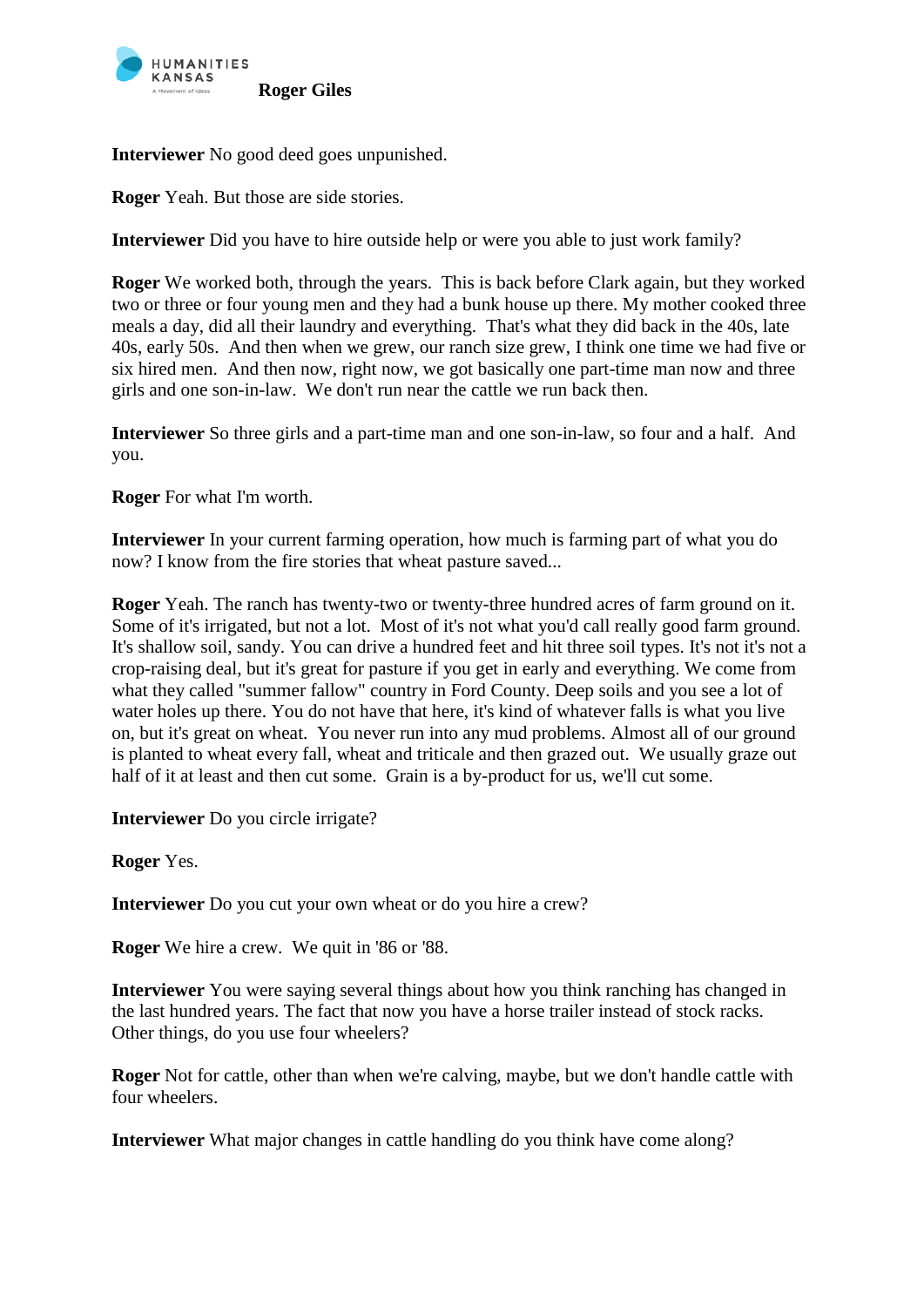

**Roger** For us, I don't get much has changed. My grandfather and the way I was brought up and Dad, there was "Let cattle do what you wanted to rather than make them." That was their philosophy. You let cattle, you show them the way. Now we're probably a little gentler than we used to be, but part of the deal back then was wild cattle, especially off western ranches. When I was... it would have been in '62 or so, somewhere in there, '62 or '63, I was probably 15 or 16, and they bought a bunch of cattle out of New Mexico and Albuquerque, off the desert. Well, they took one end of them and we leased country in eastern Colorado. And that was the last major... They sent them by rail. They still had rail service in where they was going. What come up here was a by truck. So anyway, they called down and Dad said, "Do you want to send these cattle up here?" These were little 38 to 40-foot pots back then. They could still get in there where I live.

He said, "Take them in there and unload them and then I'll be home the next day and I'll start working on them." Anyway, Ray couldn't get in there, but we could get to the north end of the ranch. I said, "Ray, I don't think you can get those trucks in there." And he said, "Well, get a portable loading chute and put it against the fence there." We had a trap, about a 200 acre trap there. And he said, "We'll just jump them out in there, they're all carrying this guy's brand down here and we'll get them out next morning."

Well, I dumped 300 or 400 out in there and the next morning, there were three left in it. They didn't know what a fence was, and I should have known because when my grandfather went down to look at them, I went with him. This old boy, his shipping trap was 4,000 acres. We went out on this hill and didn't see any cattle, he said, "Oh, the boys will bring them by in a minute." And here they come by the with three riders and they come back in a dead run in the dirt. He said, "You want to look at them again, I'll have them turn them around." And so anyway, he traded a lot of cattle, he was very good. He said, "No, I've seen what I've wanted to see." So they made trade, then they had to go back to get them and line up. That's how that all come about. But anyway, on this deal, when they finally made a trade, they sent (these were calves they sent.) This is off that big desert country and they have cattle that they missed over time. So we got some that were probably three to four year olds that he threw it for nothing.

## **Interviewer** How kind of him.

**Roger** That was a big mistake and that's when you don't take free cattle, there's a problem here. And so, anyway, I love 'em when they have horns like that and they were basically wild animals. We went together and we finally, on those cattle, we tried to let them mix with our own cows. We tried to bring them in and we got some that way. But there were about six or eight of these really wild cattle, even when the calves were young, they would go out and you'd try to gather them and they would run away from you. And if they saw a big clump of weeds or a great tall grass, they would lay down like coyote and try to hide.

When they got up, we finally started carrying two or three ropes. We'd tie them to a tree and we had trailers come along behind with pickups and stuff to load them in. And anyway, you'd rope them and tie them to a tree. But some of them, as soon as the rope set on them, they'd hit the brakes and they come right at you and you'd have to trip them. I don't know if you've ever done that, or seen that done, but one, I know I laid him out like three times before he'd stay down. You'd just throw them in air and knock the air out of them. It's not a thing they probably want you to do today.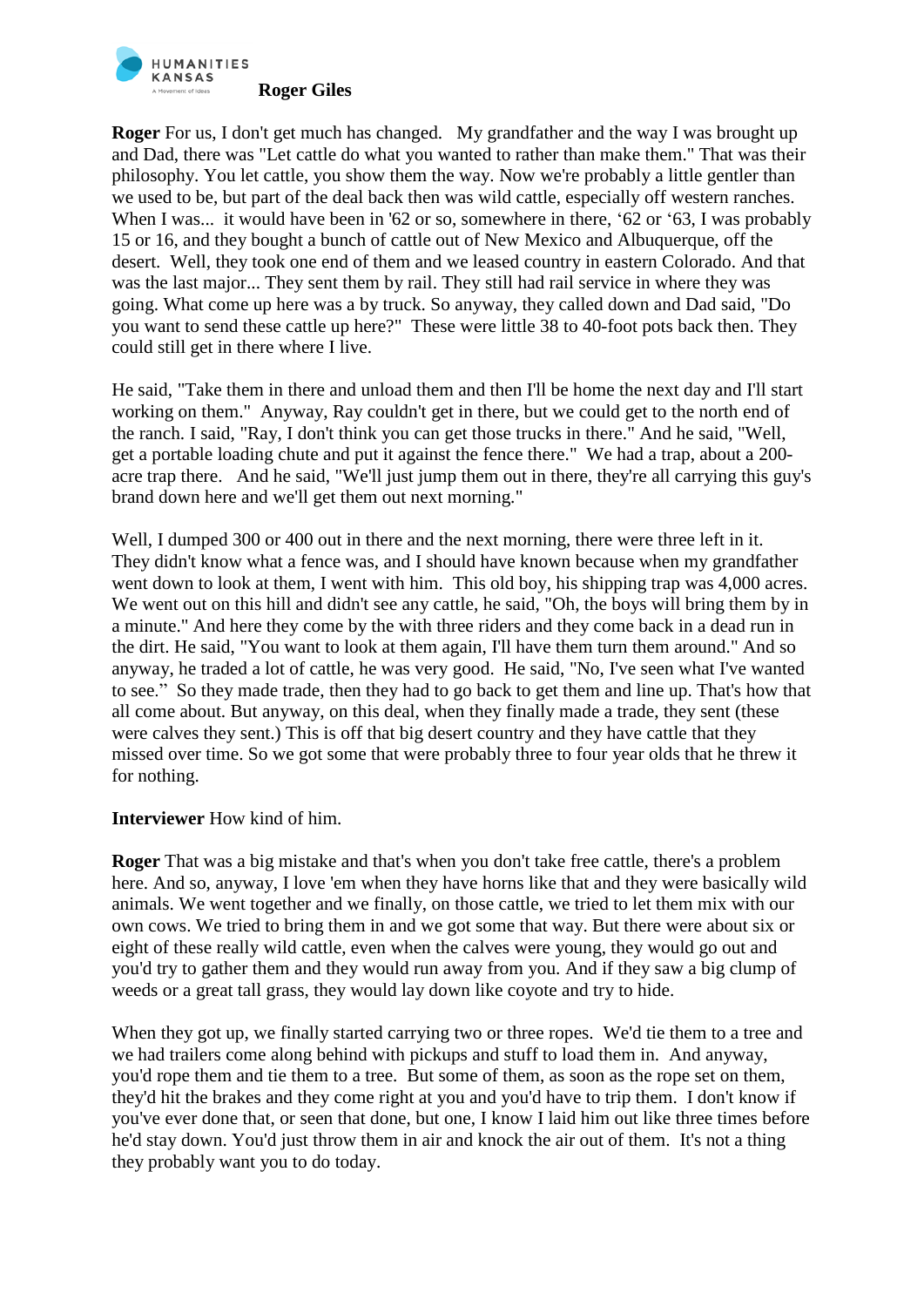

That deal with the wild cattle, I know that we had one old steer that was really big and we never could catch him. He kind of stayed in this one, two or three section area. But if you'd speed up, he'd speed up, if you'd slow down. And he just had stamina and stuff. Finally, he got located up by my house. We have a really steep canyon deal with brush in it and Dad said, "I'm going to get him." He had a really fast horse and so he said, "You swing down below." And he said, "I've got it figured out. If you crash up through that brush and make noise, he's going to come out about right here and I'm going to catch him." Anyway, I did that and I thought, "This is going to be good." I could hear that steer crashing through the brush like he had horns. He couldn't go fast through there. That's what Dad was counting on. Well, I got off on the side where I could see what was going to happen and the steer come out right where Dad said he would, but right ahead of him was a bobcat that run under Dad's horse and squealed. Dad's horse went to bucking and he lost his rope.

He never did catch him. So that steer got away. The steer, all summer long we'd try to catch him and never could. I was telling these two guys in Dodge about him one day, and they said, "We'll send some guys down that can catch him." So they come down and they had two guys. They basically two-timed him; one would lope him in a circle and then another would come and lope him in a circle. They got him wore down to where they could get up on him with a rope. They hit him twice with tranquilizer gun and he began to slow more. This one guy thought, "Oh, I can get him now." So he roped him. It was the same deal as with those other cattle. As soon as that rope settle on him, that old steer just stopped and turned around and took into the horse. He was just running with the old steer just butting the horse in the butt and he was yelling, "Help, help, help!".

They finally got another rope on him and we got him tied down in a trailer. They had Hale trailers back then, and like I say, we were the last ones to get one. But anyway, they tied him down and took him to Winters Feedyard. They put him in the old Santa Fe yards, which are huge, I mean real heavy timber. And that steer would set in the middle of the pen, and anybody would walk by and he would just hit that thing as hard as he could and just splinter stuff.

Finally, Jack called Dad and said, "I'm not letting him out of there. Nothing will hold him. We're going to put him down right there." We got back ahold of Jack and somebody shot him and butchered him. I imagine the meat wasn't too whippy, but anyway.

**Interviewer** At least he made good hamburger.

**Roger** But it was quite a rodeo. Dad said, "Well, that's a good lesson on free cattle when they want to give you something."

But that going back to, like I say, our family came in with the Texas trail that come out of Illinois, they bought the Texas cattle trading and they did that. And then they came out and they went to, my great-grandfather, at the time, called blood cattle, which are Galloways, is what the breed is called. At one time in the early 1900s, he was the largest Galloway breeder in Kansas. Which doesn't say a whole lot, but everything...

**Interviewer** I thought Galloway's were Scottish, long-haired.

**Roger** They are, but they had already brought them into Illinois up there. They look a lot like a long-haired Angus and we've got a picture he had that was took in the late 1890s out in the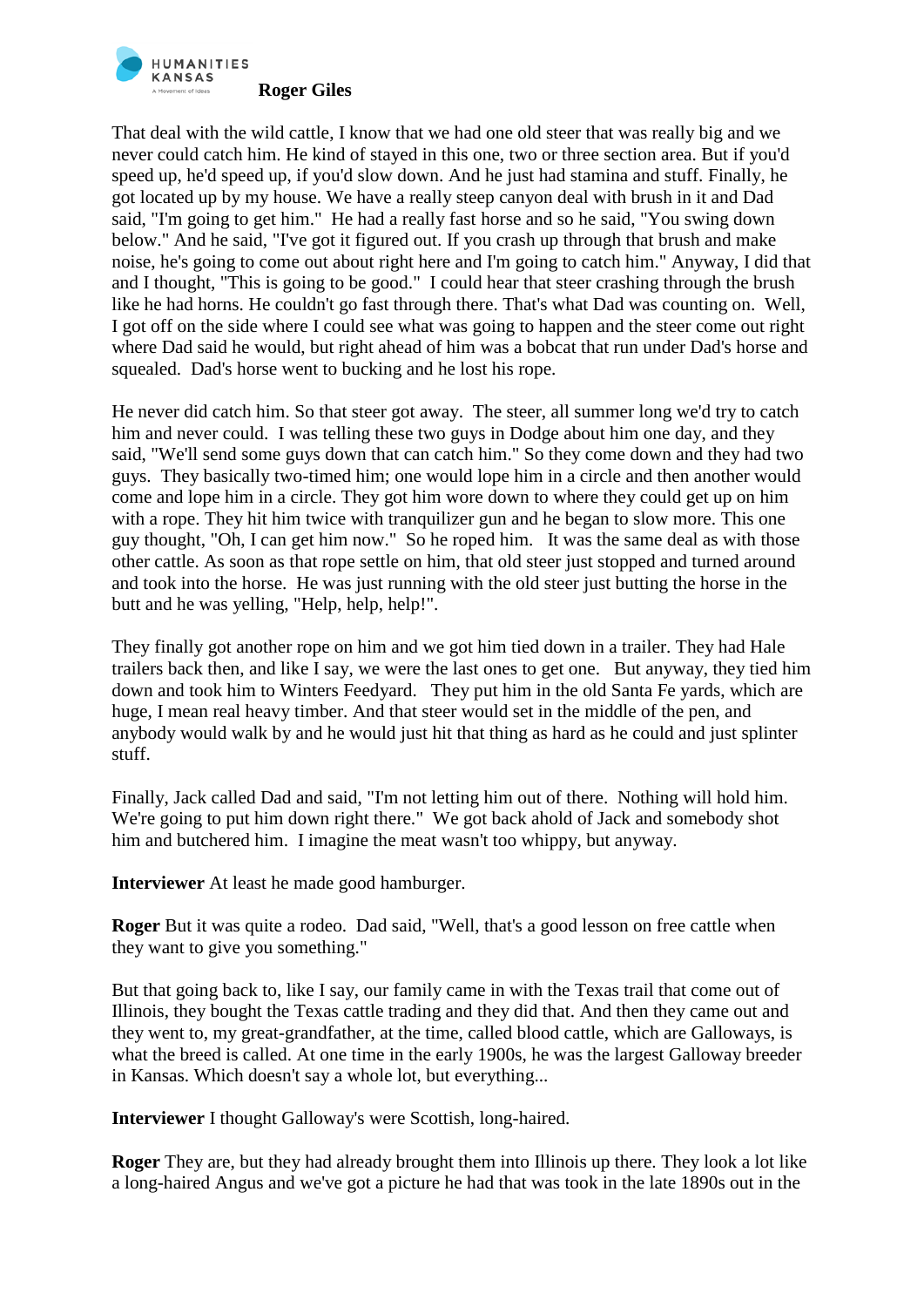

stockyards in Kansas City. He was selling these cattle and it showed the line up there. They looked just like Angus cattle.

But we had that photo dated, Dad took it but they said they couldn't find a date on the photo so they weren't sure. And he said, well, we took it to a guy who wrote a story on photographs. And he said that back then, photographers would put their own shadow of the camera or themselves in there, the shadow through all over. And he said they quit doing that in 1890 or '96 or '98, somewhere in there. But prior to that, that's what they did. It had to have been somewhere in there.

**Interviewer** So that's how you dated it.

**Roger** That's not an exact date. But we also know that he lived in Burdette and they have advertisements for Burdette, that's when the rails come through and part of that is called Brown's Grove. So it's when they switched from Brown's Grove to Burdette; I'm not sure what year that was.

Well, then my grandfather, after WWI, he just worked for Swift and Henry and farmed there at Ford County. Then somewhere in the thirties, he started buying his own cattle and putting them back in the Flint Hills. And that's where we started, basically, we were margin operators. We'd buy calves and sell them on a margin. Well, that worked pretty good, but he would trade cows and whatever. But in the 40s and WWII, there was a terrific demand for beef. So that back then, my dad said it wasn't a matter of whether you'd make money, it was a matter of, "Can you get them?" Because everybody was making a ton of money through the 40s on cattle. He said it's a matter of just getting ahold of them, because everybody was after them. I know one time we run up and down the railroad lines there from... Well, like he drove in and out of Sitka clear back through the early 50s or mid 50s on rail. They'd drive from the ranch down there and they'd load them out.

I don't think he ever drove in from Ashland. I guess Ashland had yards, but there was big stockyards Sitka, and then all the way from, I think, Kinsley all the way to Syracuse. He said he'd drove cattle in and out of all them railroad pens at some time or other. When I was a little kid once at Spearville, you never knew when the train would come in, so you had to sit there and they'd spot the cars for you and then you could unload and then everybody knew how to operate the brakes so they'd set. Sometimes you only had one spot, but most of the time you had two, if you were loading and unloading. Some places had a tractor, sometimes you just used a pickup. You'd take the brake off and then creep it forward. We'd just sit there and they'd build a fire, put on the coffee and sit and wait for the train to come in.

Then at daylight we'd drive out of there. I never got in on any of that part, I was too young then. But I'd go along and sit and watch.

**Interviewer** That's quite a change to your modern operation because you're working women now. OK. The difference in the, let's say the physical demands. I expect you have a lot better alleys now, and your chutes are probably wonderful.

**Roger** Yeah, a lot better than what we used to have. As far as working women, though, my mother, when she and Dad got married in the early 40's. In the 30's in Ford County, she would have been 10 or 11, in there, she was born in '23. She was born and raised at Wright and her job was... Her dad farmed and they had a little pasture and milk cows. Her job,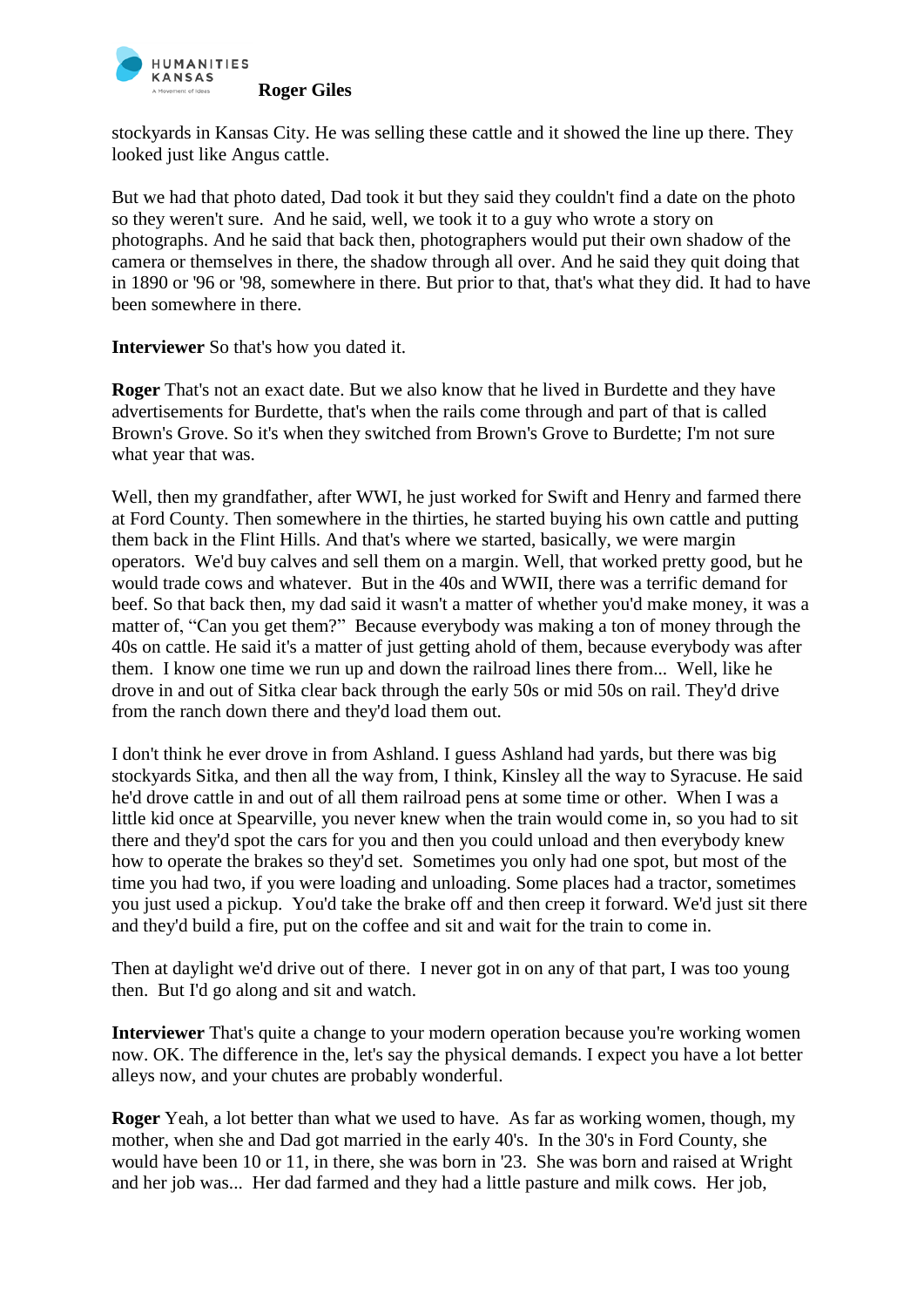

every day, was to herd cattle up and down the road ditches. That's what she did all day long. So she rode through all that. Then when they first got married, like I say, they'd go down there and ride pastures together. And then she did a lot of riding back then until she got too many kids. I'll always remember her story. We had a neighbor up there, Old Roy, he was pretty much a chauvinist. You know, a woman's place was in... and so he always frowned on her and always made comments to her because she was always out riding and working alongside Dad. They had the wheat cattle there and they were picking the fence up and they drove the cattle and then they were picking up these metal stock tanks and putting them on the pickup. So he handed his horse to Mother. Anyway, a long story short, when he threw the tank over, it banged like that and her horse jumped. I don't know whether she was holding him or on him, but she was bucked off.

Old Roy, come over and helped her up. He said, "By God, woman, if you'd do what you're supposed to do you wouldn't get hurt like this."

She said, "I never did like that old devil."

But he said she wouldn't have gotten hurt if she'd been where she should have been at home. So that's a story from back then. But my older sister and I, from the day you could move, you were with them all the time. I don't remember, there's seven in our family, so after she got so many kids, it got less and less times she could wrangle. But through feeding cattle, moving, everything. We were always drug along, sorting and whatever. You'd just go sit over there, you know. You entertained yourself. I remember my granddad, one time, I got a picture of it. He bought us each a buggy whip. He always rode with a buggy whip because he did all that sorting. So when he was just riding or whatever, he always had a buggy whip. We'd stand there with our buggy whips just waiting to do something.

Anyway, that's what we did. Back then, you just worked. The attitude back then of most of the people was... I tell you, one of the best deals to sum up that life is Jim Arnold, when he got that award at Dodge City. Yeah, I liked that. That speech summed up my dad and all that era of people that I knew. He said, "I don't know if I made a lot of money, but I had a hell of a lot of fun."

They were a generation that liked what they did, and that's the difference I see now in young people coming in. They're more business-oriented, you know. And not that that's bad, but these guys started with nothing and figured it out as they went. But no matter what you did, you enjoyed it, whether you were making money or not making money. I mean, you enjoyed what you did.

Like my dad said, I asked him, "Well, why don't you get a hobby?" He said, "What do I want a hobby for?" He said, "If you like what you do, you're having fun every day. So what do you want with a hobby?"

To me, Jim Arnold summed up in as few words as you can, what that generation... Their work was their hobby. Their life was everything. That's why all these people, they had stories and made fun of each other and they picked on each other. You know, they'd do all kinds of things, but they enjoyed it. They just never thought of... like my granddad said when he went broke, "I looked around and at first I felt bad." But he said, "There's older guys who have been in business for years going broke too. So I'm not..." So he just, like my dad said,